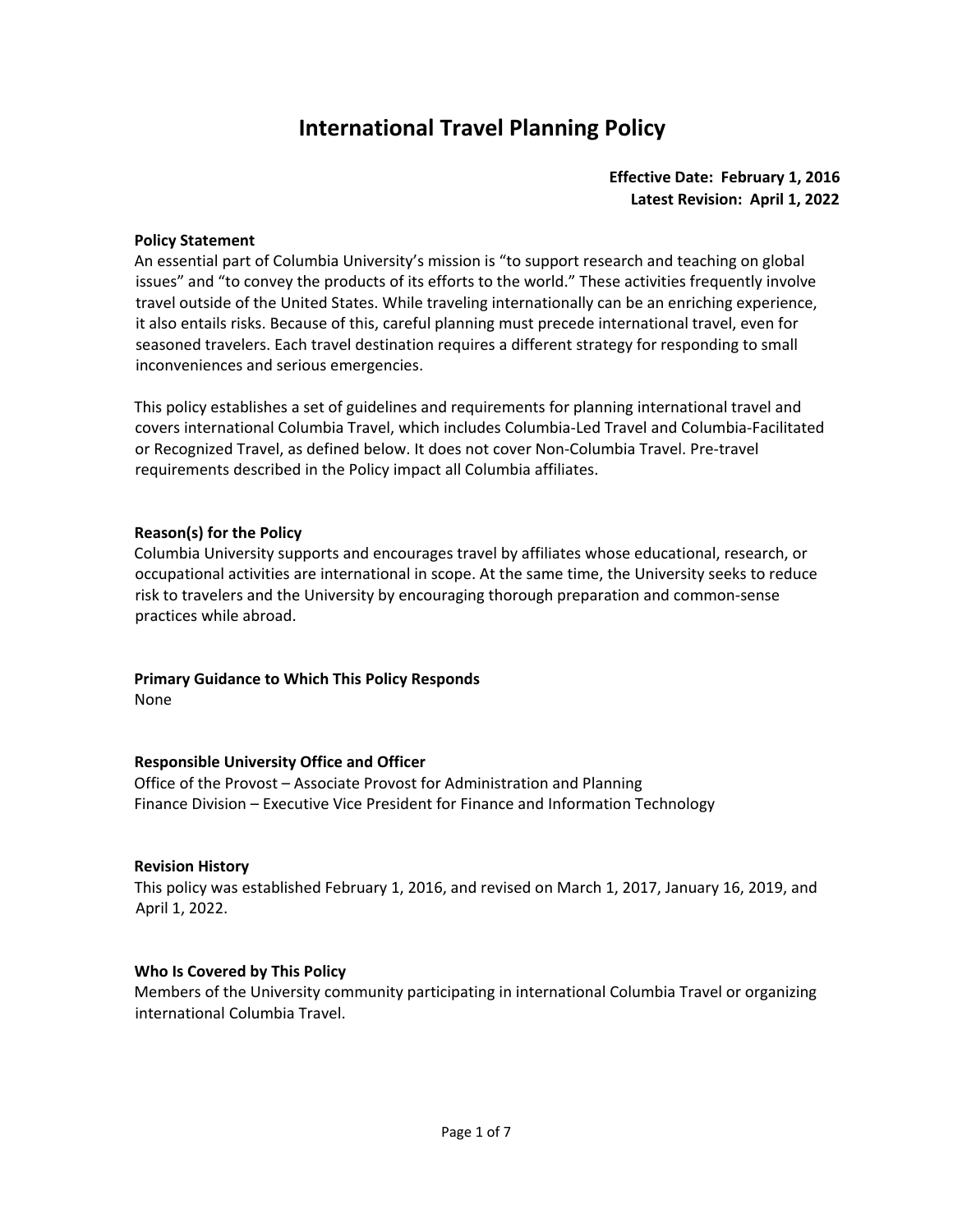#### **Who Should Know This Policy**

Members of the University community who are involved with supporting, planning, funding, or participating in international Columbia Travel.

#### **Exclusions & Special Situations**

Non-Columbia Travel is not covered by this policy.

#### **Policy Text**

Columbia University requires that all members of the University community comply with specific procedures for international Columbia Travel.

#### Planning and Preparation

All affiliates participating in international Columbia Travel should closely review information, alerts and warnings, and other guidance issued by International SOS (or "ISOS," the University's current travel emergency assistance company), the U.S. Department of State, health authorities, and other governmental and non-governmental entities. Particular care should be taken for proposed travel to countries, specific regions, or cities which the U.S. Department of State has designated as Level 3: Reconsider Travel and Level 4: Do Not Travel locations. A link to U.S. Department of State Travel Advisories can be found at

[https://travel.state.gov/content/travel/en/traveladvisories/traveladvisories.html/.](https://travel.state.gov/content/travel/en/traveladvisories/traveladvisories.html/)

Columbia University contracts with a travel emergency assistance company (currently ISOS) to provide 24-hour worldwide emergency medical and evacuation services for eligible individuals traveling internationally on Columbia Travel. Restrictions and limitations apply, and each traveler should carefully review the policies and guidance issued by ISOS in advance of travel.

*All travelers must register their international Columbia Travel with ISOS.* Some travelers are required—and all others are strongly encouraged (see "Pre-Departure Travel Requirements")—to consult with ISOS directly and in advance of travel regarding security advice. Additionally, ISOS assigns Travel Risk ratings to locations, and these risk ratings must be used to guide planning and fulfillment of pre-travel requirements. These ratings can be found at <https://www.internationalsos.com/MasterPortal/default.aspx?membnum=11BSGC000064> (Click on "Know My Risks").

Affiliates on international Columbia Travel are provided insurance coverage for emergent illness and injury and any related ongoing follow-up during travel. Please visit [https://globaltravel.columbia.edu](https://globaltravel.columbia.edu/) for more information about this coverage. Information regarding coverage for routine or preventive coverage or for ongoing treatment of pre-existing conditions while abroad should be sought from individuals' existing medical insurance. Employees are encouraged to contact HR Benefits to discuss their insurance options if they will be abroad for more than six months. For more information about the University's student health insurance policies, please visi[t https://www.aetnastudenthealth.com/en/school/704502/members.html.](https://www.aetnastudenthealth.com/en/school/704502/members.html)

In addition, all travelers should discuss what inoculations and other health measures are necessary with their healthcare provider when planning their trip. Columbia Health's Travel Medicine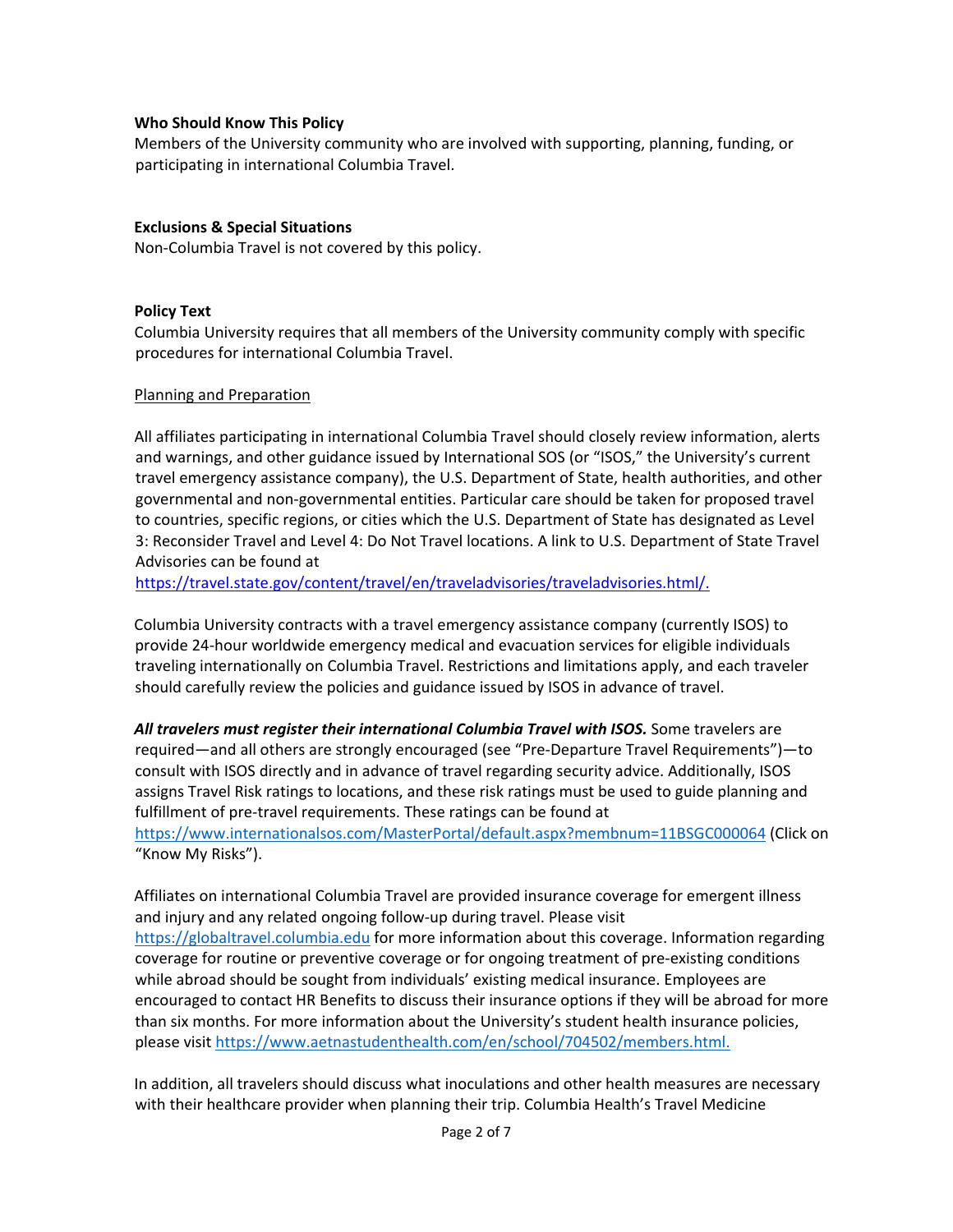Program also offers information and immunizations for international travel for students. For more information, students on the Morningside and Manhattanville campuses should visit <http://health.columbia.edu/travel-medicine>[;](file://c-gp2.ais.columbia.edu/grp2/UnivProvost/309H/International%20Travel/University%20Travel%20Policy/International%20Travel%20Planning%20Policy%20-%20effective%202.1.16/2022%20revisions/;) CUIMC students should vis[it](http://cumc.columbia.edu/student-health/medical-services/travel-services)  [http://cumc.columbia.edu/student-health/medical-services/travel-services.](http://cumc.columbia.edu/student-health/medical-services/travel-services)

Additional resources for international travel may also be found at [http://globaltravel.columbia.edu.](http://globaltravel.columbia.edu/) Questions and concerns about any travel should be discussed with senior faculty, directors, principal investigators, deans, senior staff, or student group advisers as needed.

From time to time, the University may issue guidance, requirements, and restrictions regarding travel to specific designations, including countries subject to Comprehensive U.S. Sanctions. This guidance will be posted at [https://globaltravel.columbia.edu/content/countries-subject-cu-travel](https://globaltravel.columbia.edu/content/countries-subject-cu-travel-advisories)[advisories.](https://globaltravel.columbia.edu/content/countries-subject-cu-travel-advisories)

## Pre-Departure Travel Requirements

- **Columbia students, officers of administration, and support staff** must register their international Columbia Travel through the University's Global Travel portal at <https://globaltravel.columbia.edu/content/isos-mytrips> and complete other pre-departure travel requirements as follows:
	- o For travel to **Insignificant-risk and Low-risk ISOS Travel Risk locations**, these affiliates are required to register international Columbia Travel.
	- o For travel to **Medium-risk ISOS Travel Risk locations**, these affiliates are required to register international Columbia Travel and have their itinerary reviewed by ISOS.
	- o For travel to **High-risk ISOS Travel Risk locations**, these affiliates are required to register international Columbia Travel, have their itinerary reviewed by ISOS, and receive written approval from their dean or administrative unit head.
	- o For travel to **Extreme-risk ISOS Travel Risk locations**, these affiliates are required to register international Columbia Travel, have their itinerary reviewed by ISOS, and receive written approvals from their dean or administrative unit head and, for Morningside affiliates, from the Provost, and for CUIMC affiliates, from the EVP and Dean of the Faculties of Health Sciences and Medicine.
	- o For travel to countries in **ISOS (1)** *Stand-by,* **(2)** *Evacuate: Non-Essential Personnel***, or (3)** *Evacuate: Full Evacuation* **status**, these affiliates are required to register international Travel, have their itinerary reviewed by ISOS, and receive written approvals from their dean or administrative unit head and, for Morningside affiliates, from the Provost, and for CUIMC affiliates, from the EVP and Dean of the Faculties of Health Sciences and Medicine. These designations will be posted at [https://globaltravel.columbia.edu/content/advisories-and-alerts.](https://globaltravel.columbia.edu/content/advisories-and-alerts) Affiliates traveling in countries where the status changes to one of these levels during travel may be required to return earlier than planned.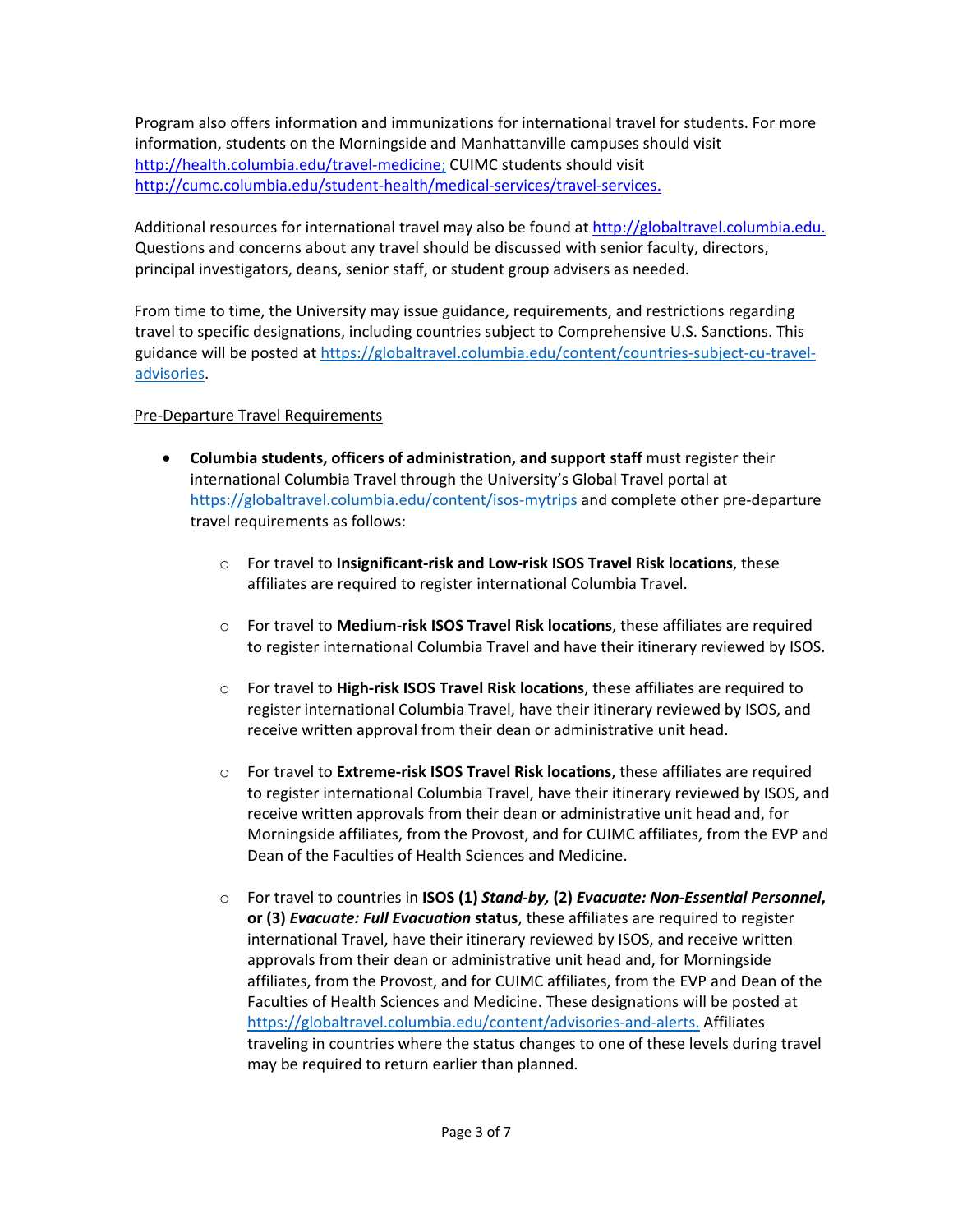- **Officers of instruction, officers of research, officers of the libraries, and postdoctoral fellows/scholars** are required to register their international Columbia travel with ISOS through the University's Global Travel portal. If travel is booked through Columbia's thirdparty travel management company (currently World Travel), this registration automatically occurs. For travel to Medium-, High-, and Extreme-risk locations, these affiliates are strongly encouraged to have their itinerary reviewed by ISOS. Additional information on how to book with World Travel can be found at [https://travel-expense.finance.columbia.edu/.](https://travel-expense.finance.columbia.edu/)
	- o For travel to countries in **ISOS (1)** *Stand-by,* **(2)** *Evacuate: Non-Essential Personnel***, or (3)** *Evacuate: Full Evacuation* **status**, these affiliates are required to register international Travel, have their itinerary reviewed by ISOS, and receive written approvals from their dean or administrative unit head and, for Morningside affiliates, from the Provost, and for CUIMC affiliates, from the EVP and Dean of the Faculties of Health Sciences and Medicine. These designations will be posted at [https://globaltravel.columbia.edu/content/advisories-and-alerts.](https://globaltravel.columbia.edu/content/advisories-and-alerts) Affiliates traveling in countries where the status changes to one of these levels during travel may be required to return earlier than planned.
- **Officers of instruction, officers of research, officers of the libraries, and postdoctoral fellows/scholars** who organize or facilitate international student trips or who travel with students must ensure that all student travelers have complied with all pre-departure travel requirements as noted above.
- All affiliates must also comply with any school- or unit-level travel policies or processes.

Please refer to **Appendix A** for a chart describing this same pre-departure travel requirement information.

#### **Definitions**

This policy covers international Columbia Travel, which includes Columbia-Led Travel and Columbia-Facilitated and/or Recognized Travel, as follows:

Columbia-Led Travel is mission-related travel that is organized and overseen by Columbia University. Examples include but are not limited to:

- Columbia course activities and programs that are supervised by and fully or partially supported by Columbia, e.g., Columbia in Paris at Reid Hall
- Columbia-managed study-abroad programs
- Travel that fulfills Columbia grants or contracts
- Travel for Columbia Athletics
- Non-student travel sponsored by Columbia for alumni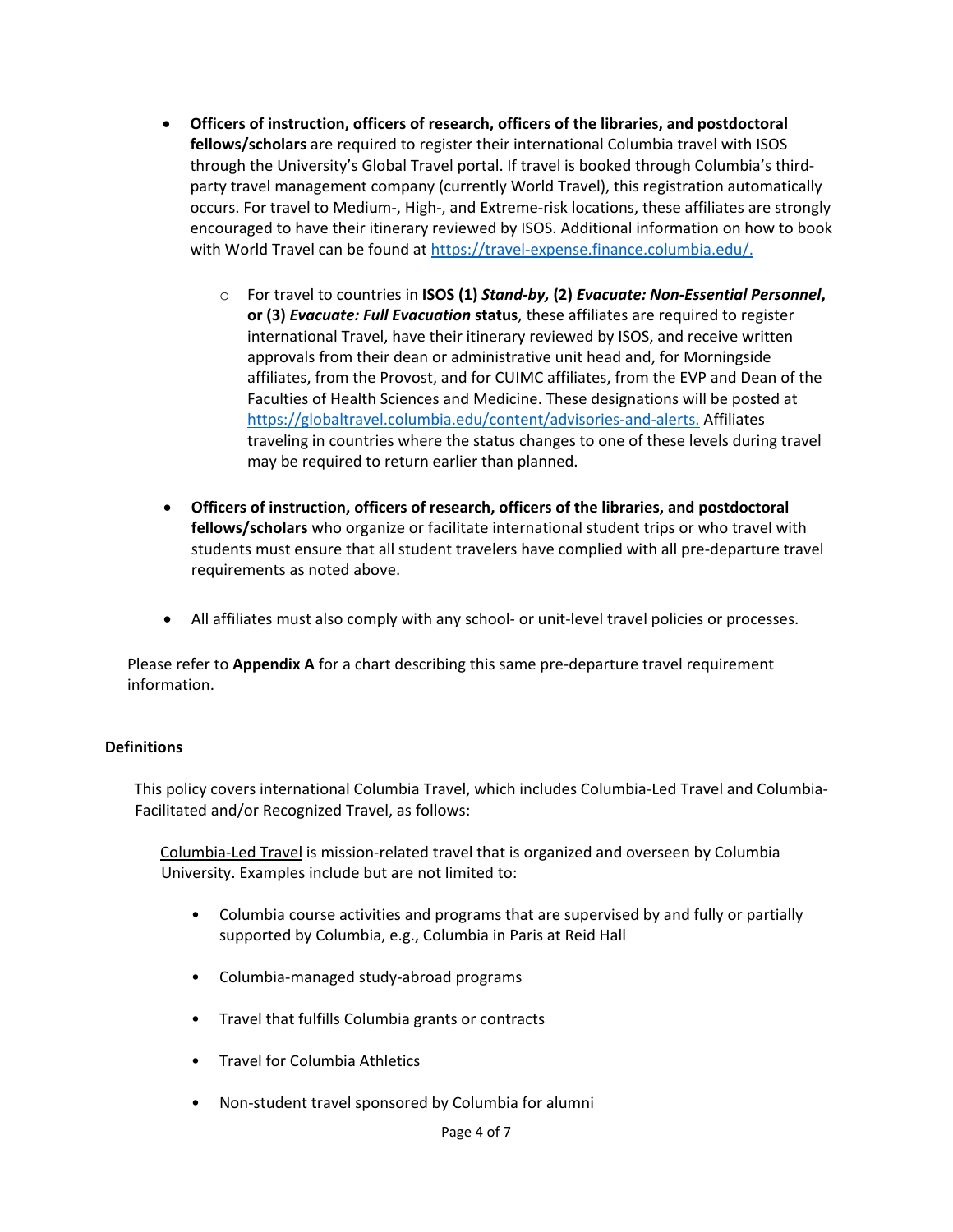• Faculty, researchers, and officers traveling internationally on University business

Columbia-Facilitated or Recognized Travel is travel that is not overseen by Columbia University, but that may be partially funded or arranged by Columbia, may earn academic credit at Columbia, may be coordinated by a Columbia-recognized student group, or may be an extension of a faculty or researcher's professional work. Examples include but are not limited to:

- International study through another university or outside organization, e.g., CASA program in Barcelona
- Approved exchange programs between Columbia and another university
- Co-ops, practica, or internships organized by Columbia departments, e.g., the Program for Education in Global and Population Health
- International travel by graduate or professional students to do independent research for their dissertations
- Presentations and attendance at symposiums, conferences, colloquiums, etc.
- Civic engagement or service trips such as those coordinated with recognized Columbia chapters of larger groups, or with the recognized global organization itself,
	- e.g., Red Cross, Doctors without Borders, Engineers without Borders, Global Brigades, Habitat for Humanity, or the Columbia chapter of any of these groups or others
- Pre-professional and competition groups representing or competing on behalf of Columbia
- Columbia-funded travel such as travel supported by scholarships, travel grants, or by a Columbia-recognized student organization

Non-Columbia Travel, which is not covered by this policy, is travel other than Columbia-Led Travel or Columbia-Facilitated and/or Recognized Travel. Examples include but are not limited to:

- Independent student travel through a non-Columbia student organization
- Personal travel, such as spring break, vacations, or between a home country and Columbia to pursue studies, research, or instruction on campus

## **Related Considerations**

1. Travelers should be aware that many transactions, e.g. hiring personnel, procuring service contracts, making payments, etc., will carry additional requirements in countries outside the U.S. Travelers should familiarize themselves with the information provided through the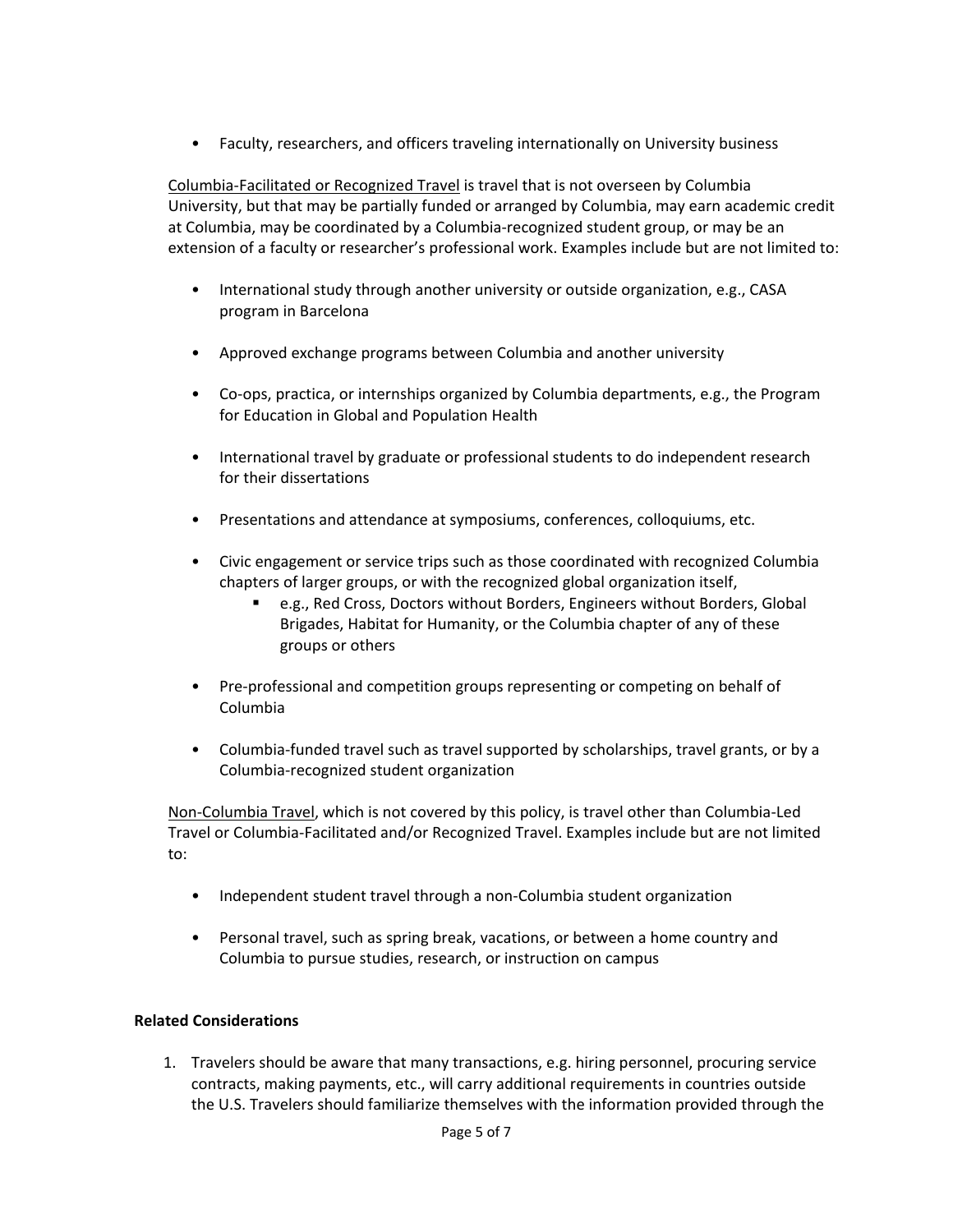Global Support pages of the Finance Gateway at

<https://www.finance.columbia.edu/content/international-operations-0> and seek advice as far in advance as possible by emailing globalsupport@columbia.edu.

- 2. The U.S. government has a variety of restrictions on the export of equipment, technology, and information, as well as on the provision of services. Travel to certain embargoed countries may be heavily restricted. Regulations also govern the transfer to or expenditure of funds in certain countries and prohibit any dealings with "Specially Designated Individuals and Blocked Persons." Please review additional information regarding U.S. export and trade controls available within the Global Support pages (see [https://research.columbia.edu/us-export-controls-economic-sanctions-and-restricted](https://research.columbia.edu/us-export-controls-economic-sanctions-and-restricted-parties)[parties](https://research.columbia.edu/us-export-controls-economic-sanctions-and-restricted-parties)[\)](http://finance.columbia.edu/content/us-export-controls-transferring-technology-commodities-and-software-gs) before engaging in project activities. *Note:* Certain activities require export licenses, which require a significant lead-time, sometimes several months.
- 3. Sponsored project agreements may limit foreign travel, may require prior approval from sponsors, or may include applicable constraints, e.g. Fly America Act. For further guidance with these terms, please consult your unit manager or Sponsored Projects Administration Senior Project Officer prior to booking your trip.

### **Contacts**

For general inquiries regarding this policy, contact globaltravel@columbia.edu.

| Carrie Marlin | Associate<br>Provost for<br>Administration and<br>Planning                         | 212-854-0218 | cm3509@columbia.edu |
|---------------|------------------------------------------------------------------------------------|--------------|---------------------|
| Anne Sullivan | <b>Executive Vice</b><br>President for<br>Finance and<br>Information<br>Technology | 212-854-4038 | ar2208@columbia.edu |

#### **Cross References to Related Policies**

Travel Expense Policy:<https://universitypolicies.columbia.edu/content/travel-expense-policy>

Undergraduate International Travel Policy:<https://www.cc-seas.columbia.edu/travelpolicy/about>